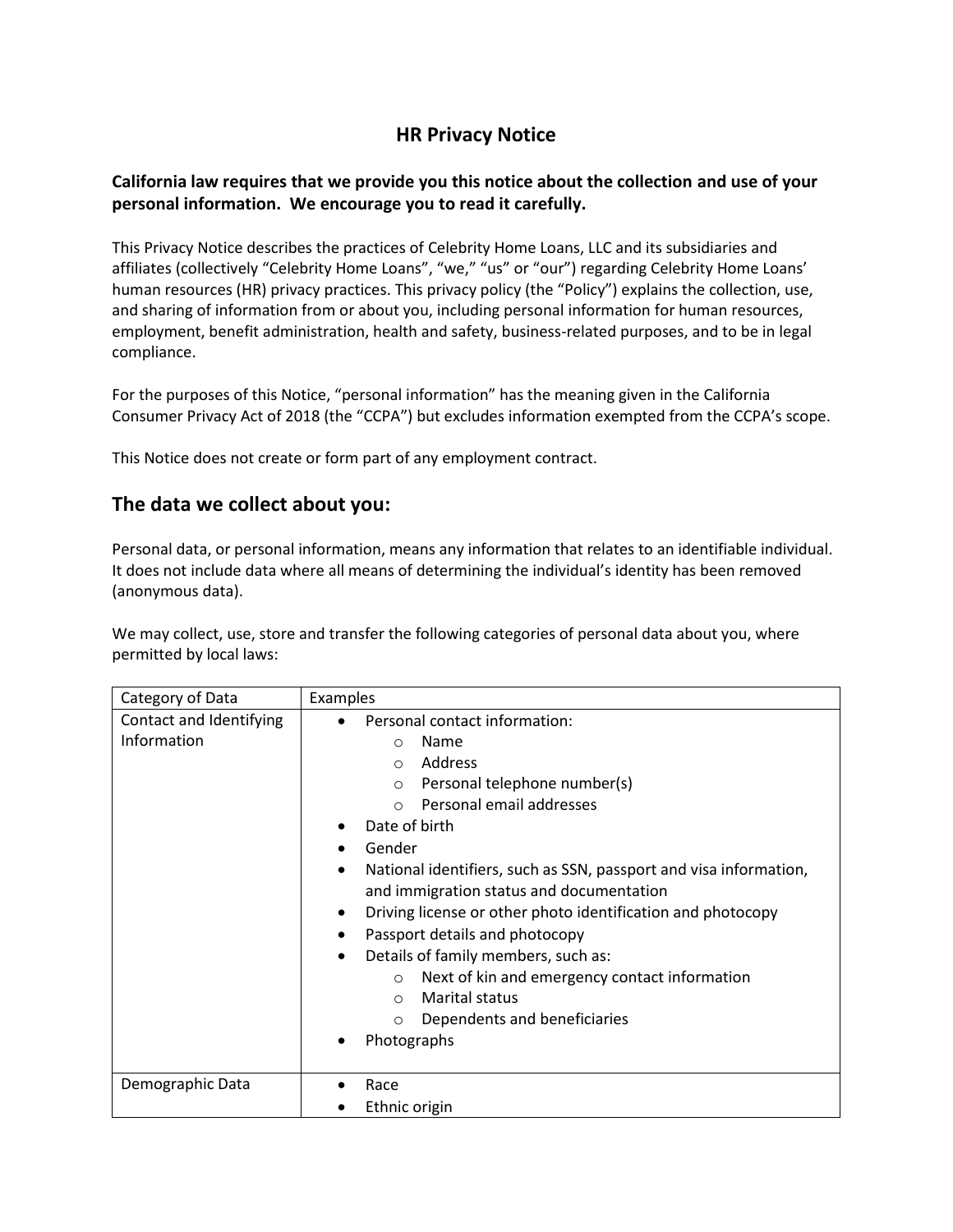|                           | Marital status<br>٠                                                         |
|---------------------------|-----------------------------------------------------------------------------|
|                           | Disability                                                                  |
|                           | Veteran or military status                                                  |
|                           |                                                                             |
| <b>Employment Data</b>    | Job titles<br>$\bullet$                                                     |
|                           | Compensation                                                                |
|                           | Hire date/End date<br>$\bullet$                                             |
|                           | Location of employment<br>٠                                                 |
|                           | Performance and disciplinary records<br>٠                                   |
|                           | Grievance information<br>$\bullet$                                          |
|                           | Vacation and sick leave records<br>$\bullet$                                |
|                           | Training and education programs and records<br>٠                            |
|                           | Professional memberships<br>٠                                               |
|                           | Details of work travel                                                      |
|                           |                                                                             |
| <b>Candidates and New</b> | Professional qualifications<br>$\bullet$                                    |
| Hire Data                 | Education and work history<br>٠                                             |
|                           | Copies of right to work documentation<br>٠                                  |
|                           | References<br>$\bullet$                                                     |
|                           | Interview notes<br>$\bullet$                                                |
|                           | Pre-employment checks such as criminal records, academic and<br>$\bullet$   |
|                           | professional qualifications, media searches, sanction list searches,        |
|                           | and credit history, if applicable.                                          |
|                           | Other information included in a resume/CV or cover letter or as             |
|                           | part of the application process                                             |
|                           |                                                                             |
| <b>Financial Data</b>     | <b>Bank account details</b><br>$\bullet$                                    |
|                           | Payroll information                                                         |
|                           | Tax information                                                             |
|                           | Withholdings<br>$\bullet$                                                   |
|                           | Expenses, including expenses incurred on a company credit card              |
|                           | and expenses submitted for reimbursement                                    |
|                           |                                                                             |
| Sensitive Personal Data   | In limited circumstances we may need to process personal data that may      |
|                           | be deemed to be sensitive under local law. Where that is the case, we will  |
|                           | only process this type of data where local law allows.                      |
|                           |                                                                             |
|                           | Special categories of personal data that we may collect and use<br>include: |
|                           |                                                                             |
|                           | Racial and ethnic origin<br>$\circ$<br>Political opinions or affiliations   |
|                           | $\circ$                                                                     |
|                           | Trade membership<br>$\circ$                                                 |
|                           | Any biometric data (where used to confirm your identity)<br>$\circ$         |
|                           | i.e. facial recognition, fingerprints, iris or retina scans,                |
|                           | keystrokes, or other physical patterns                                      |
|                           | Physical and mental health data<br>$\circ$                                  |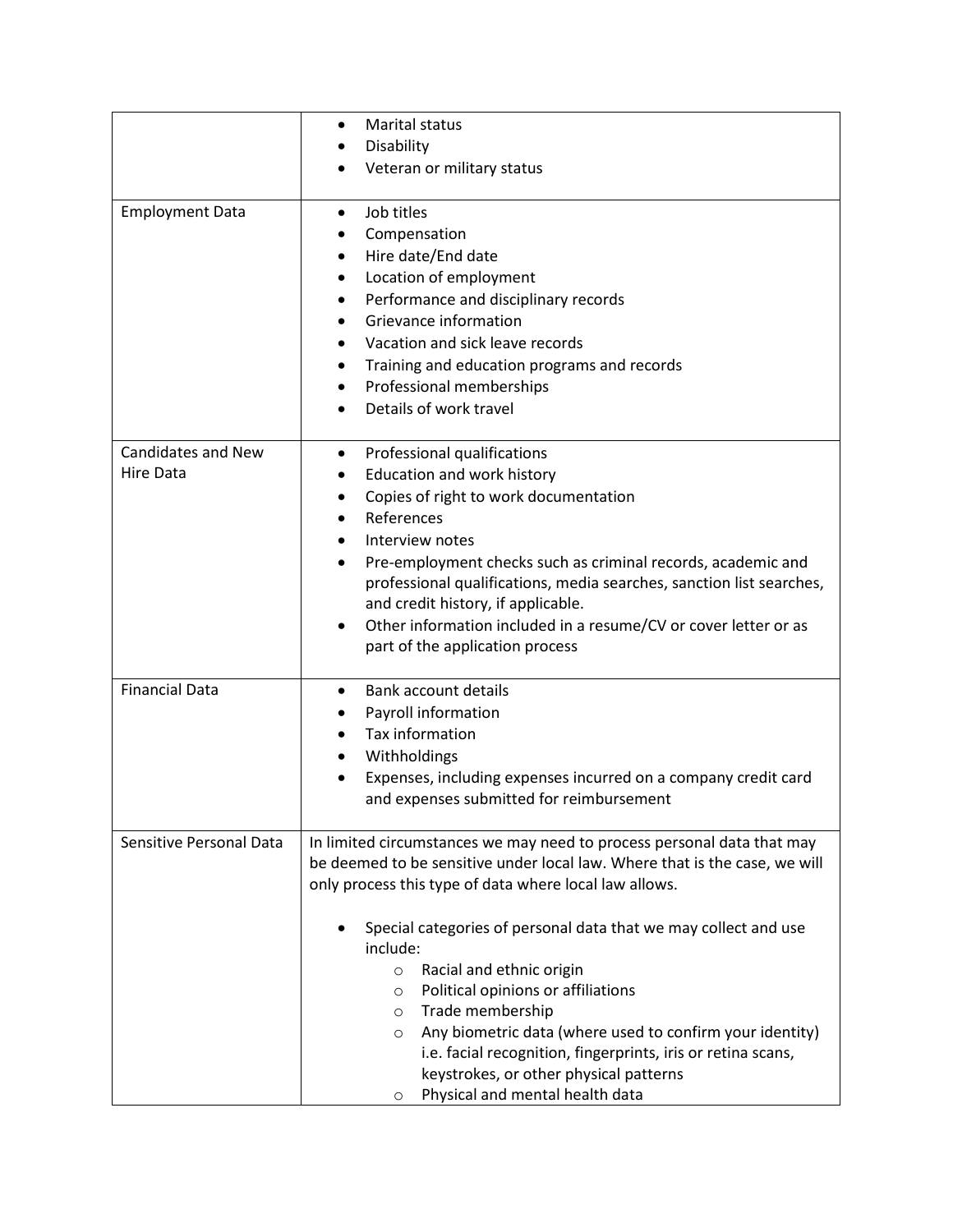|                                        | Information related to criminal offenses, convictions, and<br>$\circ$<br>any related legal actions                                                                                                                                                                                                                                                                                                                   |
|----------------------------------------|----------------------------------------------------------------------------------------------------------------------------------------------------------------------------------------------------------------------------------------------------------------------------------------------------------------------------------------------------------------------------------------------------------------------|
| <b>Technical Data</b>                  | Details about your own technology you use to access our systems,<br>٠<br>collected through log files, endpoint security and monitoring<br>software, and similar means:<br>Device information, such as unique device identifier,<br>$\circ$<br>browser, and operating system type and version<br>IP address<br>$\bigcirc$<br>Login data<br>$\circ$<br>Device location (where you give permission for this)<br>$\circ$ |
| Geolocation data                       | Time and physical location related to use of:<br>An internet website<br>$\circ$<br>Application<br>$\circ$<br>Device<br>$\circ$<br>Physical access to a company office location<br>$\circ$                                                                                                                                                                                                                            |
| Sensory or Surveillance<br>Information | COVID-19 related temperature checks<br><b>Call Monitoring</b><br>Video Surveillance                                                                                                                                                                                                                                                                                                                                  |
| Other information<br>provided by you   | You may provide us with a variety of other information in the context of an<br>employment or similar relationship with us, including responses to surveys<br>where inferences are drawn from any of the above to create a profile<br>about you reflecting your preferences, characteristics, psychological<br>trends, predispositions, behavior, attitudes, intelligence, abilities, and<br>aptitudes                |

We may also collect, create, use, and share data on an aggregated basis such as statistical or demographic data.

# **How is your personal data collected?**

We collect personal information about individuals in the following ways:

- information provided by you
- information obtained from third parties (where permitted under local laws), such as:
	- o former employers
	- o employment agencies
	- o personal references
	- o credit reference agencies
	- o other background check agencies
	- o international sanctions list from governments and monitoring agencies
	- o insurance agencies
	- o social security funds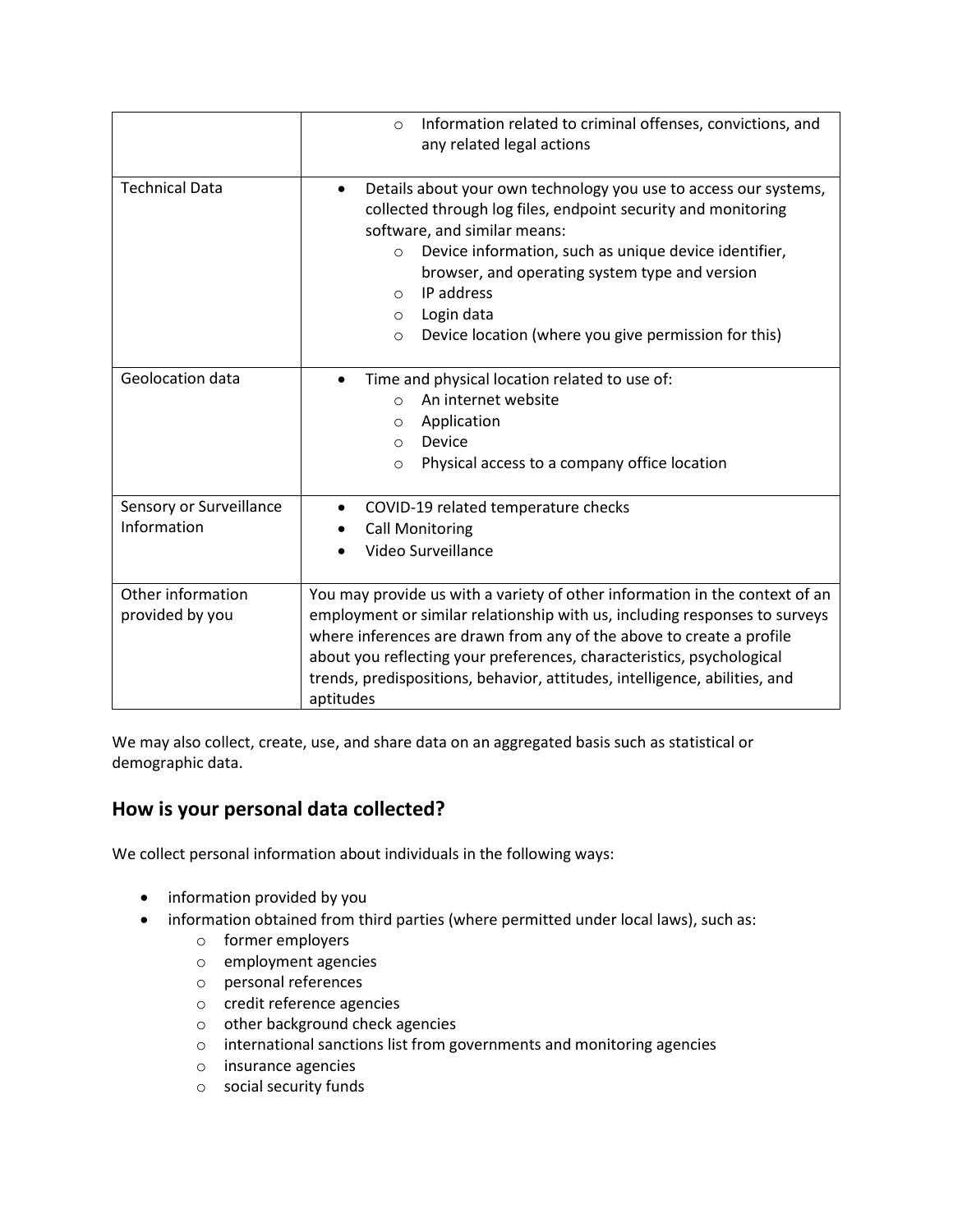- $\circ$  third party service providers (such as payroll providers, medical providers, leasing companies, telecom operators, other)
- $\circ$  public records sources  $\mathbb B$  information provided by recruiters or individuals who refer an individual for a job
- o information provided from your managers and peers
- $\circ$  information provided to us by public authorities, courts or tribunals
- $\circ$  information provided to us by our personnel regarding dependents and beneficiaries
- $\circ$  data created or observed by us in the course of job-related activities during your employment/engagement with us.

If you fail to provide certain information when requested, we may not be able to hire you, perform all our legal or contractual obligations or carry out all activities regarding your employment or engagement such as verification of eligibility for employment, payroll, benefits, tax and insurance, and to ensure health and safety. It is important that the personal information that we hold about you is accurate and up-to-date. You should keep us informed if your personal information changes and wherever possible update your records on the self-service systems available to you.

### **How we use your personal data**?

We may use your personal data for the following purposes:

#### **Human resources management**

We use personal data for purposes of human resources management, including recruitment, establishment, maintenance and termination of employment relationship, career development, training, education, talent management, performance management, appraisals and disciplinary and grievance management, management forecasts and planning changes in our group structure, and providing information and references to potential or actual future employers.

#### **Conducting employment-related checks**

We use personal data to conduct employment-related checks, such as background checks, credit checks, anti-fraud checks, checks to prevent fraud and money laundering, and drug tests, in all cases to the extent permitted under applicable local law.

#### **Staff administration and operational purposes**

We use personal data for staff administration and operational purposes, such as managing absences, pay, benefits, compensation, stock administration, business travel, maintaining employee directories, and administering corporate expenses and reimbursements (including reviewing details of transactions made using corporate credit cards, corporate travel, and expenses submitted for reimbursement.

#### **IT administration and security**

We use personal data to administer and provide security for our IT assets, for instance controlling and enabling access to our systems and resources, managing authorization controls and user access, ensuring the security of our systems and resources, maintaining internal networks and IT systems, providing IT support, IT security monitoring, and incident response.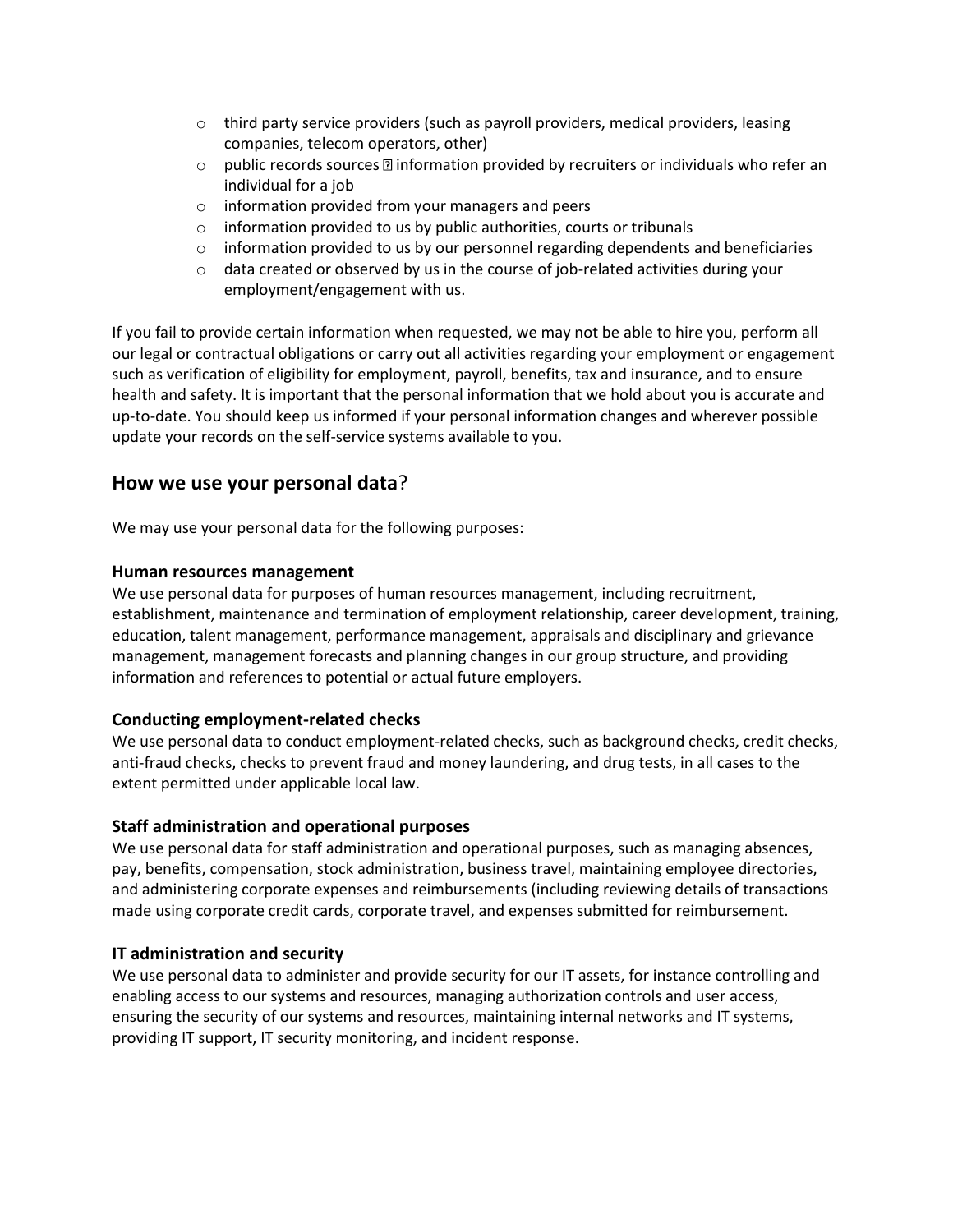#### **Physical security management**

We use personal data to administer and manage physical security, including controlling and enabling access to our premises and physical assets.

#### **Maintaining business records**

We use personal data in connection with maintaining business records, including by storing staff communications, records, and work product, including as necessary or appropriate to operate Celebrity Home Loans' business.

#### **Monitoring**

We use personal data in connection with our monitoring activities, such as where we monitor for compliance with Celebrity Home Loans' policies provided to you and to take action against staff who breach these policies, including through monitoring of IT and telephony usage and communications, checking which apps and files you use and which websites you visit and checking email addresses to which emails are sent and the content of the email (as permitted by local law), as well as how long you spend on different tasks online and monitoring of the physical premises solely to the extent permitted by applicable law, for purposes including to ensure that Celebrity Home Loans' systems and premises are used primarily for business purposes, have sufficient capacity for the needs of the business and are protected against cybersecurity threats such as malware and to see if staff are working in an efficient manner and to facilitate performance improvement.

#### **Automated Decisions**

We will collect personal data (whether provided by you or collected by us from third parties) prior to your employment or engagement with us and as part of our continuing checks throughout your employment or engagement. We only do this where it is required by contract or law for the purposes of sanctions screening, anti-money laundering checks, background checks and assessment of your skill set for certain positions. No automated decision is made about your employment or engagement with us, as each decision is made with human involvement. For example, you will be automatically screened against international sanctions lists, and if you are identified as a listed in one of these lists, one of our representatives will check the accuracy of the automatic search and make the decision manually as to whether your application is able to proceed. Checking methods are regularly tested to make sure that they remain fair, effective, and unbiased.

#### **Emergency management**

We use personal data in managing and responding to emergencies, including by contacting emergency contacts, family members, dependents, or other individuals in the event of an emergency.

### **Complying with our legal obligations or where necessary for exercising, establishing, or defending legal claims**

We use personal data to comply with our legal obligations and to exercise, establish, or defend legal claims. This may include the disclosure of your personal data to third parties in connection with proceedings or investigations anywhere in the world, such to public authorities, law enforcement agencies, regulators, and third-party litigants.

#### **When changing our business structure**

We may use personal data when changing our business structure, such as in the event of a business sale or corporate restructuring, where we may disclose your personal data to any potential acquirer of, or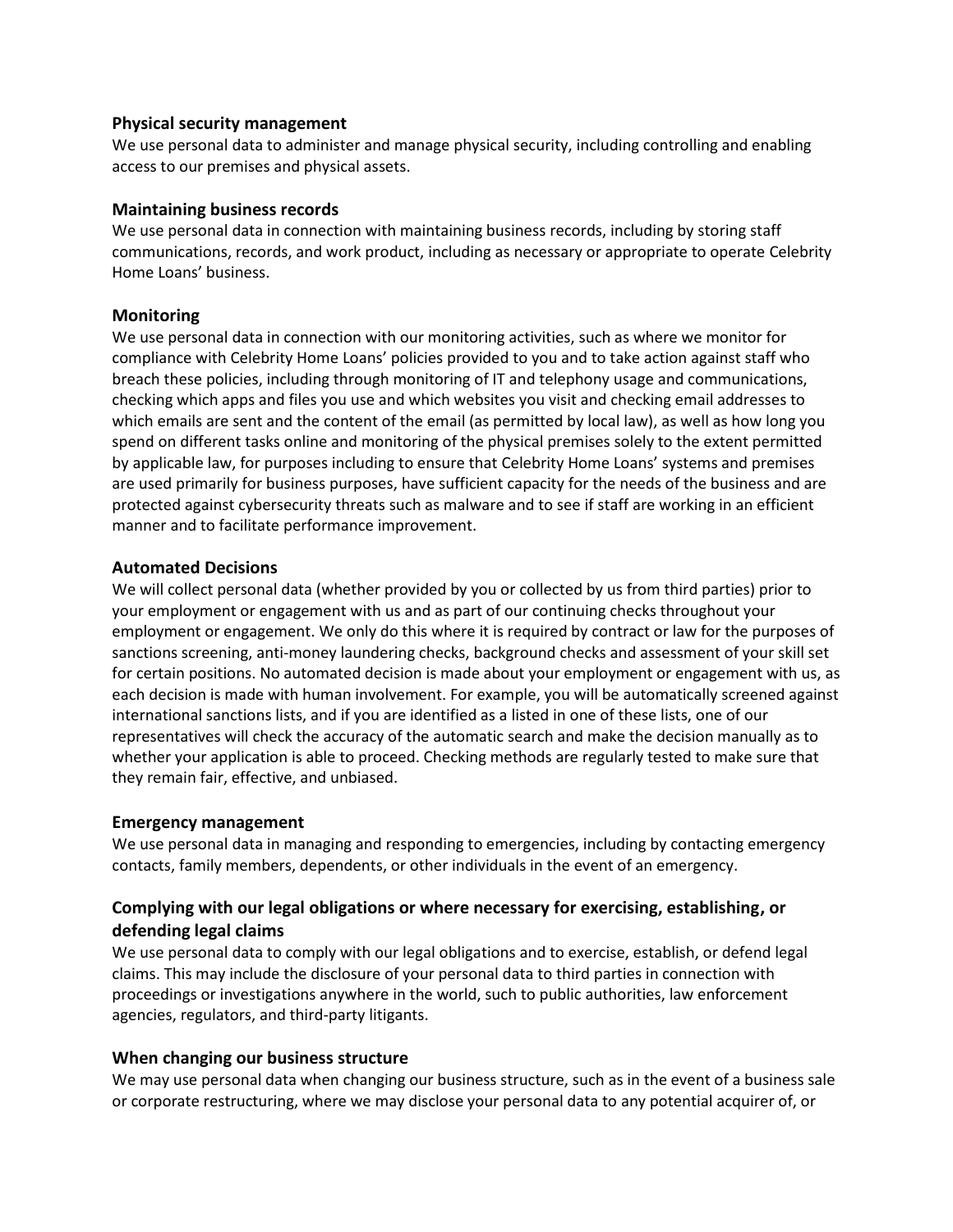investor in, any part of our business (and to their legal advisors and consultants) for the purpose of that acquisition or investment. If required by applicable laws, we will obtain your express consent prior to disclosing your personal data to any such third party.

### **Carrying out obligations under client contracts**

We may use personal data to comply with our contractual obligations with our customers. This may involve co-listening, recording of telecommunications between contact center agents and clients' customers, providing recordings to clients and/or client's customers.

#### **Surveys and marketing activities**

We may use personal data in connection with carrying out employee surveys, developing and carrying out marketing activities for products and services of the company (including introducing client referral programs), subject to our obtaining your consent where we are required to do so by applicable laws.

### **Who we share your personal data with?**

We may share your personal data with any of the following for purposes consistent with this Privacy Notice, to the extent permitted by law:

- Any third party where we are required by law to do so (such as tax authorities and similar government authorities);
- Background check agencies that provide credit reference checks, criminal history checks, identification and information verification
- Fraud protection and risk management agencies.
- Third party vendors engaged to host, manage, maintain, and develop our IT systems.
- Our professional advisers, including lawyers and auditors.
- Any third party that you have given us permission to use including healthcare providers.
- Vendors we use to supply services in connection with any and all recruiting activities, and the management or administration of staff, payroll, benefits, or otherwise in connection with our engagement with you.
- Potential clients for marketing purposes with respect to recorded telecommunications.
- Potential buyers, transferees or merger partner or seller and their advisers in connection with an actual or potential transfer or merger of part or all of Celebrity Home Loans' business or assets, or any associated rights or interests, or to acquire a business or enter a merger with it (subject to our obtaining your consent where we are required to do so by applicable laws).

### **Other information about this Notice**

#### *Third parties*

This Notice does not address, and we are not responsible for, the practices of any third parties, which have their own rules for how they collect and use your personal information. Our links to third party websites or services are not endorsements.

#### **Your obligations**

It is your responsibility to ensure that information you submit does not violate any third party's rights.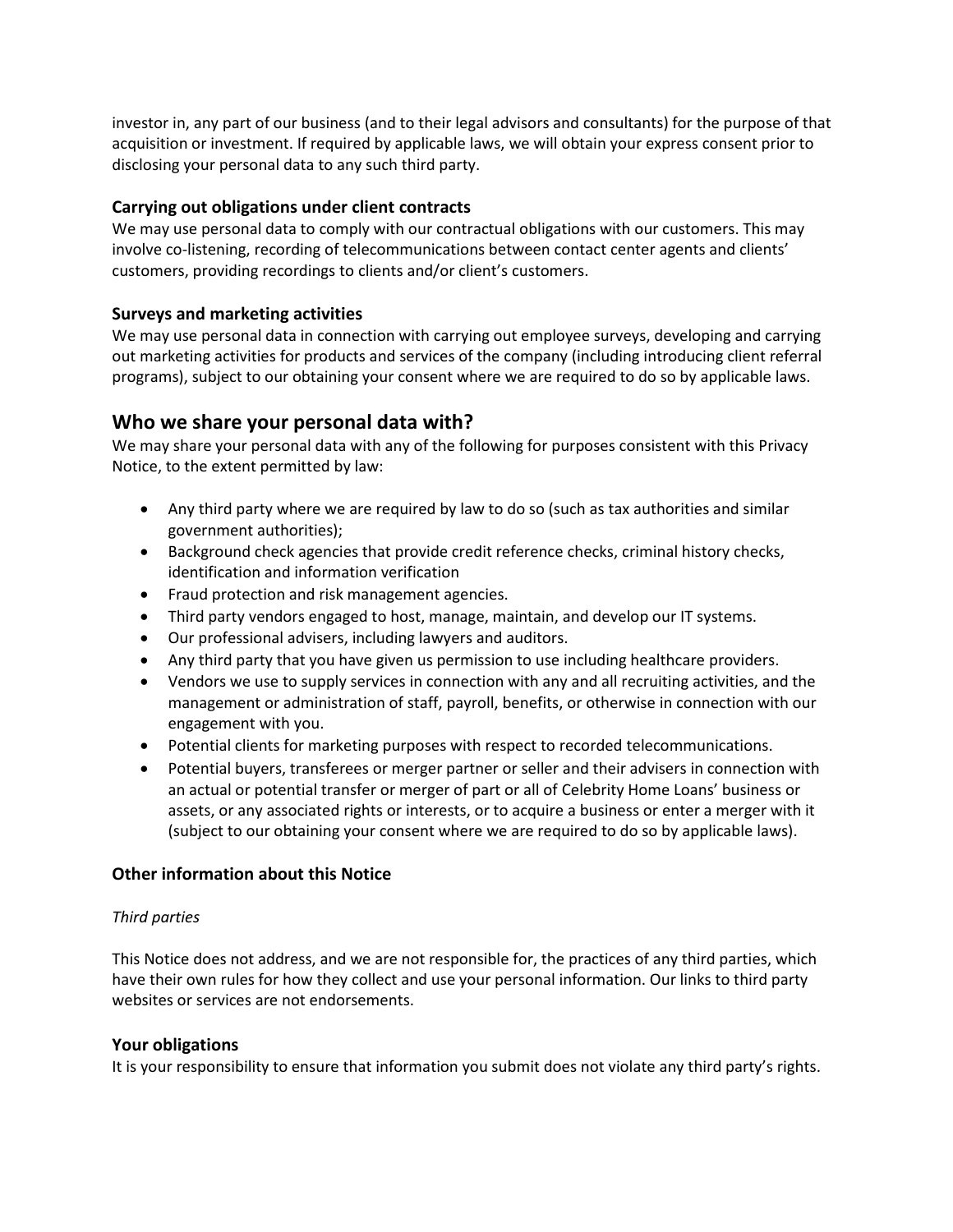You should keep your personal information on file with the Company up to date and inform us of any significant changes to it.

## **Your Rights and Choices**

The CCPA provides you, as a California resident, with specific rights regarding your personal information, as described below.

### **Accessing, correcting, or deleting your information**

In some jurisdictions, applicable law may provide certain rights to individuals regarding their personal data, such as:

- **Access.** You may ask us if we are processing your personal data and, if so, for a copy of the personal data we hold about you over the past 12 months.
- **Correction.** If any personal data we hold about you is incomplete or inaccurate, you can request that we correct it, though we may need to verify the accuracy of the new data you provide to us.
- **Deletion.** You may ask us to delete or remove personal data where permitted and feasible.
- **Restriction.** You may ask us to suspend our use of your personal data in certain scenarios provided by law.

To inquire about accessing, correcting, or deleting your information, please contact us at [AskHR@celebrityhomeloans.com](mailto:AskHR@celebrityhomeloans.com) or as otherwise specified below. We may not be required to honor your request in all circumstances, and we will provide you with an explanation if we do not grant your request.

## **Complaints**

If you have a complaint about our handling of your personal data, you may contact our data protection officer at security-group@celebrityhomeloans.com or as otherwise specified below. We request that a complaint be made in writing. Please provide details about your concern or complaint so that our data protection officer can investigate it. We will take appropriate action in response to your complaint, which may include conducting internal discussions with relevant business representatives. We may contact you for additional details or clarification about your concern or complaint. We will contact you to inform you of our response to your complaint. You also may have a right to file a complaint with a national or local regulatory agency.

### **Security measures**

We have put in place appropriate security measures to prevent your personal data from being accidentally lost, used, accessed in an unauthorized way, altered or disclosed. In addition, we limit access to your personal data to those employees, agents, contractors and other third parties who have a business need to know. They will only process your personal data on our instructions, and they are subject to a duty of confidentiality.

## **Changes to this Privacy Notice**

Celebrity Home Loans may update or make changes to our Privacy Policy at any time. When we make changes to this Privacy Policy, we will post the changes to our career website and employee intranet.